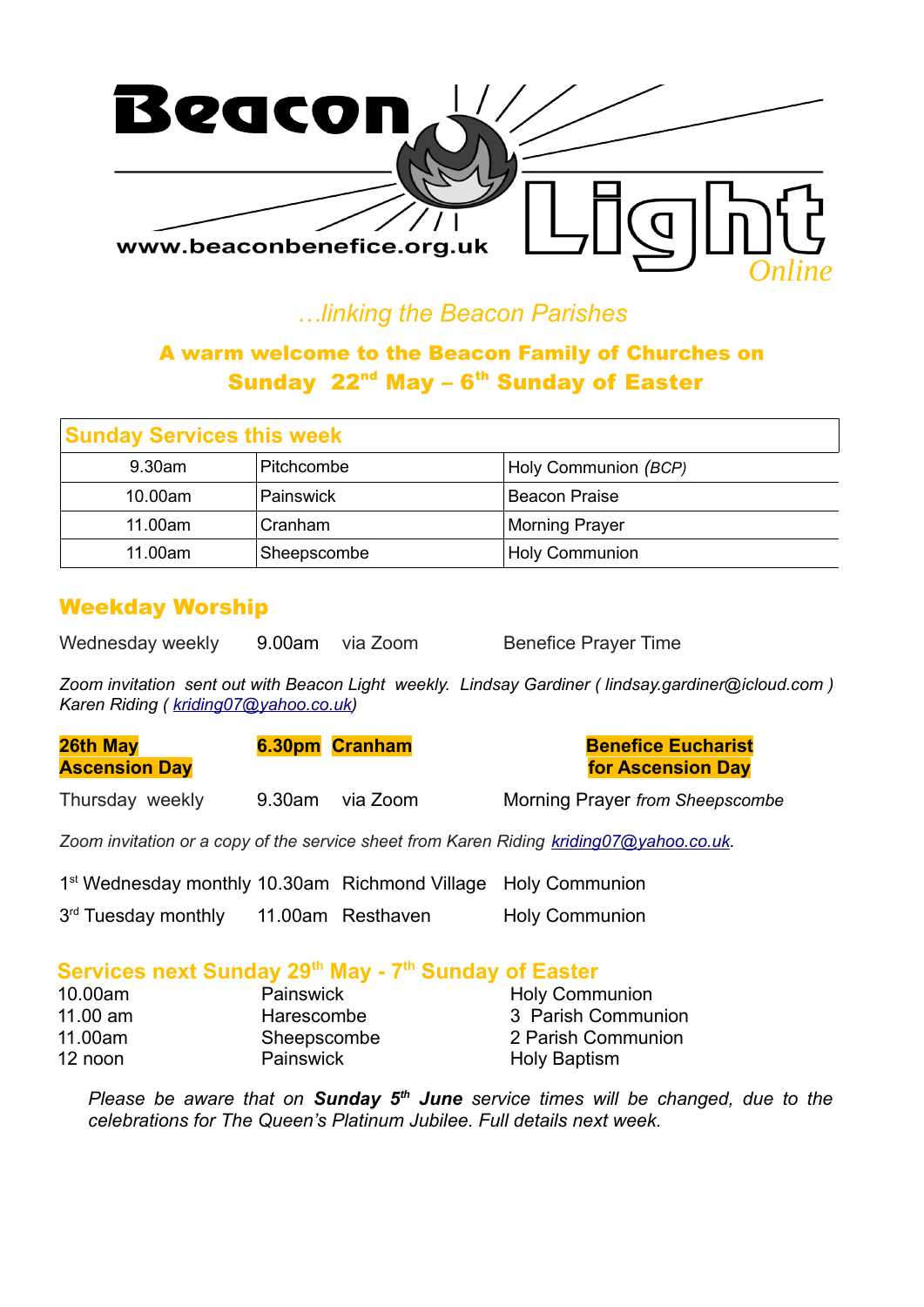#### Clergy Letter June 2022

In June this year we have an abundance of celebrations. June  $5<sup>th</sup>$  is Whitsunday or Pentecost as it is more commonly known by these days. This coincides with the Queen's Platinum Jubilee. The following Sunday  $12<sup>th</sup>$  June is Trinity Sunday the day we celebrate God as Father, Son and Holy Spirit.

Queen Elizabeth's Jubilee is due to be celebrated over 4 days,  $3<sup>rd</sup>-6<sup>th</sup>$  June. What a remarkable achievement: Queen of the United Kingdom and the Commonwealth for 70 years, the longest reigning monarch in the whole of our national history. At the beginning of her reign she pledged that whether her life was to be long or short it would be spent in service to her country and beyond. How faithfully she has kept to that promise. Throughout her long reign she has scarcely put a foot wrong maintaining the highest standards of duty, integrity, honesty and faithfulness. She has stood head and shoulders above the majority of rulers and politicians in the world in her time. A driving force throughout her reign has been her faith in God to which she has often referred in her Christmas Day broadcasts. We thank and praise God for her loyal service and devotion during a remarkable reign

To mark this special achievement and celebration there will be Jubilee services at each of our benefice churches on Sunday  $5<sup>th</sup>$  June with the exception of Edge where church repairs are continuing. At Edge there will be a village celebration on the Green on Friday 3rd June.

A continuing blot on the world landscape at the moment is the war in Ukraine. It strains belief that a country the size of Russia should invade a smaller neighbour like Ukraine just to try and increase the size of its territory to satisfy one man's ego, President Putin. It is also shameful that the Russian Orthodox Church is supporting this war. The whole situation calls for our prayers for peace and sanity.

At the end of the month on  $26<sup>th</sup>$  June three of our churches in the benefice will be celebrating their patronal festivals. The festival is of John the Baptist who is the patron saint of our churches in Edge, Pitchcombe and Harescombe.

*Revd. David Newell*

## Readings

Acts 16.9-15, Revelation 21.10,22 – 22.5, John 14.23-29

#### *Collect*

Risen Christ,

by the lakeside you renewed your call to your disciples: help your Church to obey your command and draw the nations to the fire of your love, to the glory of God the Father.

#### *Comment on the Gospel*

Jesus's words to Judas (not Iscariot) are part of a larger conversation at the Last Supper. Jesus is preparing his disciples to live faithfully after he has gone from them physically. They are understandably disturbed by this talk, but Jesus repeats his words of peace and assurance. Jesus has brought them into an abiding love relationship with God that has implications for their lives whether they are in Jesus's physical presence or not.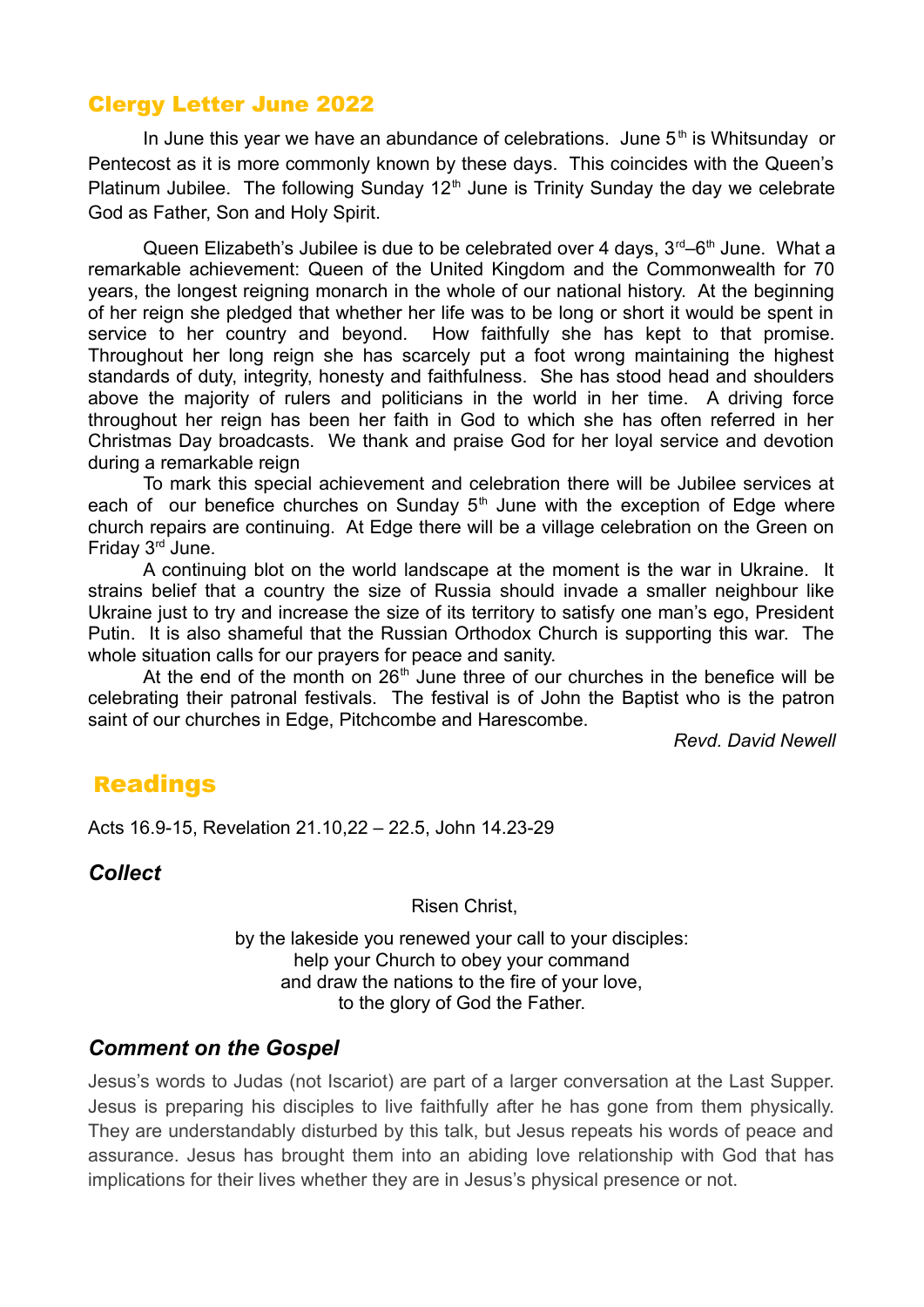The Advocate, the paraclete, is the Holy Spirit, sent to abide with the disciples (14:17) and to remind them of Jesus's words and teaching. He is not leaving the disciples orphaned (14:18), and yet we can imagine how upsetting this conversation would be.

Jesus's promise of the Holy Spirit and his gift of peace are intertwined. How have you experienced the Holy Spirit's abiding presence in your life?

Where do you sense a need for Christ's peace today? Take a few moments to pray for peace now.

#### Beacon People

Our prayers are asked for all who are sick, especially **Rebecca Applebee-Crabb, Richard Garrett, Frauke Hankamer, Andrea Linsell, Jenipher Pritchard** and **John Turkington.** Pray for all those people, whether they are relatives or friends, who care for the sick and disabled in their own homes and for those undergoing cancer treatment at this time.

We pray also for all the charities which this benefice supports, including Christian Aid, GARAS, Marah, Sportily , Stroud Citizens Advice, Stroud Foodbank and The Vine Project and all from our churches and villages who work in the NHS and in care homes.

We also remember before God all who have died recently, especially **Jennifer Chapman,** as well as all whose anniversaries of death fall at this time. May they and all the departed rest in peace and rise in glory.

#### **Notices**

Next Thursday, May 26<sup>th</sup> is Ascension Day, an important point in the Church's year. We mark the occasion with a **Benefice Eucharist in the evening at 6.30pm**. This is being held in **St James the Great, Cranham.** All are welcome. **~~~~~~~~~~~~~~** 

Thank you all for your generous support this month for **Stroud Foodbank**. This was on the Food Bank notice board!! They have been very very busy with the extra deliveries and are having to open up another two collection points. The next Foodbank Collection will be on **Wednesday 8th June 2022, 10.0 am - 12.0 noon , Stamages Lane car park and at the Stocks by the Church.** Please save the date and be generous, demand is overwhelming. Food bank would be grateful for the following but as usual all food Items would be gratefully received, however they have plenty of pasta, tea and cereal. **Tinned Ham, tinned corn beef, fray bentos pies, tinned hot dogs, tinned tuna, tinned spaghetti, tinned fruit, fruit juice, UHT milk.** If you wish to donate on line Foodbank banking details are: **CIO sort code 09-01-29 Acc 21994911.** Once again many thanks for your support. *Stroud Foodbank*

Are you able to give some of your time and skills to **help Marah support people in poverty and hunger?** Our purpose is to offer friendship, good food, advice, respect and hope to the people who come to us for help. Our Drop-in operates four times a week and we are currently in need of volunteers for Fridays and Saturdays who can be there from 12:00 pm to 3:30 pm. Volunteers are required to attend twice a month minimum. Please contact the Marah Office for further details: please call 01453 367006 (Mon to Wed) or contact [office@marah.org.uk](mailto:office@marah.org.uk) (Please include a contact phone number in your email).

**~~~~~~~~~~~~~~** 

**~~~~~~~~~~~~~~**